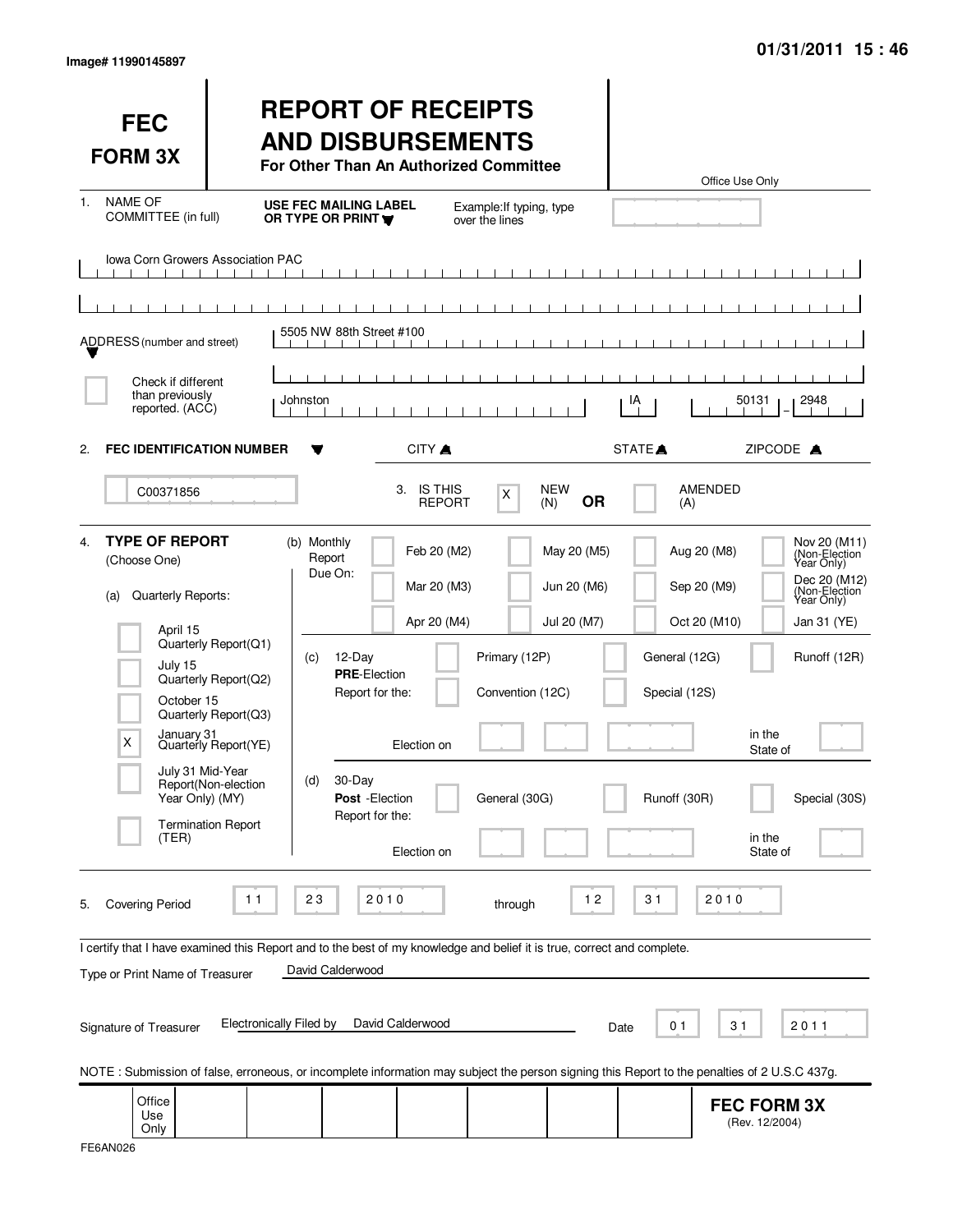|  | Image# 11990145898 |
|--|--------------------|
|--|--------------------|

FEC **Form 3X** (Rev. 02/2003)

**SUMMARY PAGE OF RECEIPTS AND DISBURSEMENTS**

**2 / 11**

|    | Write or Type Committee Name<br>Iowa Corn Growers Association PAC                                      |                                       |                                                           |
|----|--------------------------------------------------------------------------------------------------------|---------------------------------------|-----------------------------------------------------------|
|    | M M<br>11<br>Report Covering the Period:<br>From:                                                      | Y Y Y<br>D D<br>Y<br>23<br>2010       | M M<br>$Y$ $Y$ $Y$<br>D D<br>Y<br>12<br>2010<br>31<br>To: |
|    |                                                                                                        | <b>COLUMN A</b><br><b>This Period</b> | <b>COLUMN B</b><br><b>Calendar Year-to-Date</b>           |
| 6. | Cash on Hand<br>(a)<br>$2010$ $\frac{9}{10}$<br>January 1                                              |                                       | 77430.40                                                  |
|    | Cash on Hand at<br>(b)<br>Begining of Reporting Period                                                 | 25491.40                              |                                                           |
|    | Total Receipts (from Line 19)<br>(c)                                                                   | 6605.00                               | 76166.00                                                  |
|    | Subtotal (add lines 6(b) and<br>(d)                                                                    |                                       |                                                           |
|    | 6(c) for Column A and Lines<br>$6(a)$ and $6(c)$ for Column B)                                         | 32096.40                              | 153596.40                                                 |
| 7. | Total Disbursements (from Line 31)                                                                     | 17000.00                              | 138500.00                                                 |
| 8. | Cash on Hand at Close of<br><b>Reporting Period</b><br>(subtract Line 7 from Line 6(d))                | 15096.40                              | 15096.40                                                  |
| 9. | Debts and Obligations owed<br>TO<br>the committee (Itemize all on<br>Schedule C and/or Schedule D)     | 0.00                                  |                                                           |
|    | 10. Debts and Obligations owed<br>BY<br>the committee (Itemize all on<br>Schedule C and/or Schedule D) | 0.00                                  |                                                           |

 $\boldsymbol{\mathsf{X}}$  This Committee has qualified as a multicandidate committee. (see FEC FORM 1M)

#### **For further information contact:**

Federal Election Commission 999 E street, NW Washington, DC 20463

Toll Free 800-424-9530 Local 202-694-1100

FE6AN026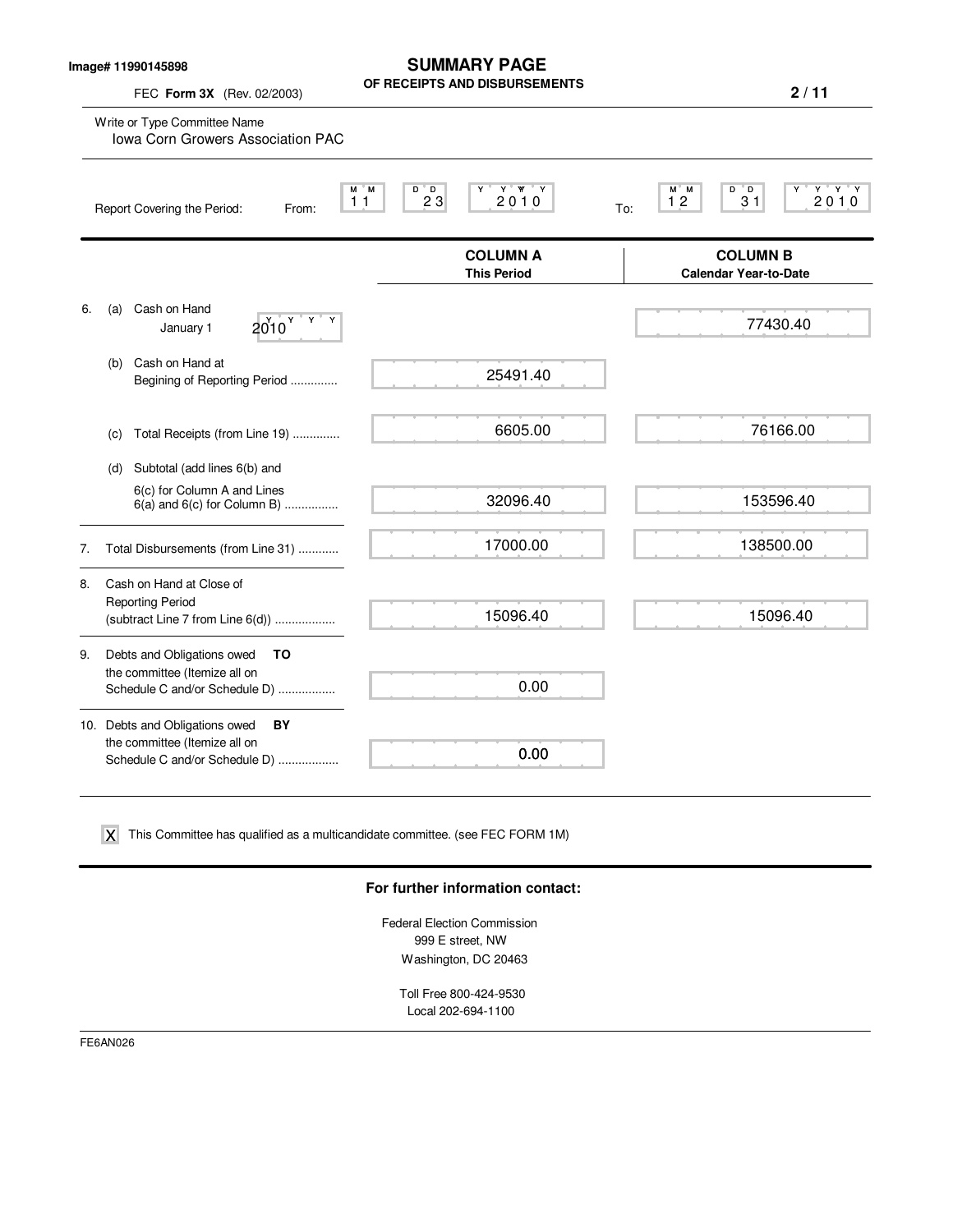### **Image# 11990145899**

# **DETAILED SUMMARY PAGE OF RECEIPTS**

FEC **Form 3X** (Rev. 06/2004)

**3 / 11**

|                            | Write or Type Committee Name<br><b>Iowa Corn Growers Association PAC</b>                                                                                                                                                                                            |                                              |                                                                                                                                                                     |
|----------------------------|---------------------------------------------------------------------------------------------------------------------------------------------------------------------------------------------------------------------------------------------------------------------|----------------------------------------------|---------------------------------------------------------------------------------------------------------------------------------------------------------------------|
|                            | М<br>M<br>11<br>Report Covering the Period:<br>From:                                                                                                                                                                                                                | 2010<br>D<br>$2^{D}3$                        | $\begin{array}{c} \mathbf{Y} \quad \mathbf{Y} \quad \mathbf{Y} \\ \mathbf{2} \mathbf{0} \mathbf{1} \mathbf{0} \end{array}$<br>мим<br>12<br>D<br>$3^{\circ}1$<br>To: |
|                            | I. Receipts                                                                                                                                                                                                                                                         | <b>COLUMN A</b><br><b>Total This Period</b>  | <b>COLUMN B</b><br><b>Calendar Year-to-Date</b>                                                                                                                     |
| (a)<br>(i)<br>(b)<br>(c)   | 11. Contributions (other than loans) From:<br>Individuals/Persons Other<br><b>Than Political Committees</b><br>Itemized (use Schedule A)<br>(iii) TOTAL (add<br>Lines $11(a)(i)$ and $(ii)$<br>₱<br>Political Party Committees<br><b>Other Political Committees</b> | 630.00<br>5975.00<br>6605.00<br>0.00<br>0.00 | 59023.00<br>16968.00<br>75991.00<br>0.00<br>0.00                                                                                                                    |
| (d)                        | <b>Total Contributions (add Lines</b><br>$11(a)(iii),(b)$ and $(c)$ ) (Carry<br>Totals to Line 33, page 5)<br>▶                                                                                                                                                     | 6605.00                                      | 75991.00                                                                                                                                                            |
|                            | 12. Transfers From Affiliated/Other                                                                                                                                                                                                                                 | 0.00<br>0.00                                 | 0.00<br>0.00                                                                                                                                                        |
|                            | 14. Loan Repayments Received<br>15. Offsets To Operating Expenditures                                                                                                                                                                                               | 0.00                                         | 0.00                                                                                                                                                                |
|                            | (Refunds, Rebates, etc.)<br>(Carry Totals to Line 37, page 5)<br>16. Refunds of Contributions Made<br>to Federal candidates and Other                                                                                                                               | 0.00<br>0.00                                 | 0.00<br>0.00                                                                                                                                                        |
| 17. Other Federal Receipts |                                                                                                                                                                                                                                                                     | 0.00                                         | 175.00                                                                                                                                                              |
| 18.                        | Transfers from Non-Federal and Levin Funds<br>(a) Non-Federal Account<br>(from Schedule H3)                                                                                                                                                                         | 0.00                                         | 0.00                                                                                                                                                                |
|                            | (b) Levin Funds (from Schedule H5)                                                                                                                                                                                                                                  | 0.00                                         | 0.00                                                                                                                                                                |
|                            | (c) Total Transfer (add $18(a)$ and $18(b)$ ).                                                                                                                                                                                                                      | 0.00                                         | 0.00                                                                                                                                                                |
|                            | 19. Total Receipts (add Lines 11(d),<br>12, 13, 14, 15, 16, 17, and 18(c))                                                                                                                                                                                          | 6605.00                                      | 76166.00                                                                                                                                                            |
| 20. Total Federal Receipts | (subtract Line 18(c) from Line 19)                                                                                                                                                                                                                                  | 6605.00                                      | 76166.00                                                                                                                                                            |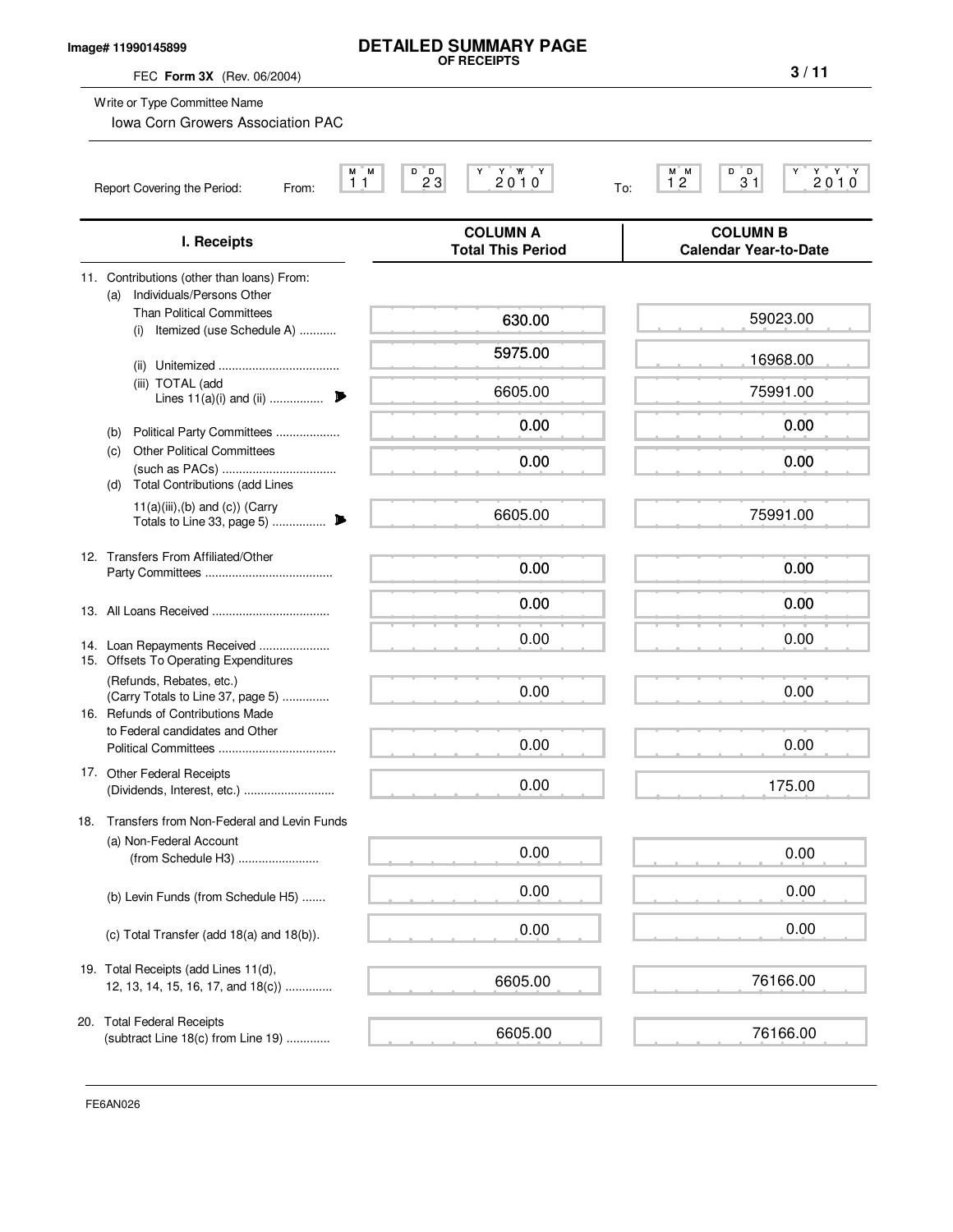#### **Image# 11990145900**

## **DETAILED SUMMARY PAGE**

|     | FEC Form 3X (Rev. 02/2003)                                                                                              | of Disbursements                            | 4/11                                            |
|-----|-------------------------------------------------------------------------------------------------------------------------|---------------------------------------------|-------------------------------------------------|
|     | <b>II. DISBURSEMENTS</b>                                                                                                | <b>COLUMN A</b><br><b>Total This Period</b> | <b>COLUMN B</b><br><b>Calendar Year-to-Date</b> |
|     | 21. Operating Expenditures:<br>Shared Federal/Non-Federal<br>(a)<br>Activity (from Schedule H4)<br>Federal Share<br>(i) | 0.00                                        | 0.00                                            |
|     | Non-Federal Share<br>(ii)                                                                                               | 0.00                                        | 0.00                                            |
|     | <b>Other Federal Operating</b><br>(b)                                                                                   | 0.00                                        | 0.00                                            |
|     | <b>Total Operating Expenditures</b><br>(c)<br>$(\text{add } 21(a)(i), (a)(ii) \text{ and } (b)) \dots \dots \dots$<br>₽ | 0.00                                        | 0.00                                            |
|     | 22. Transfers to Affiliated/Other Party                                                                                 | 0.00                                        | 0.00                                            |
|     | 23. Contributions to<br>Federal Candidates/Committees<br>and Other Political Committees                                 | 0.00                                        | 2500.00                                         |
|     | 24. Independent Expenditure                                                                                             | 0.00                                        | 0.00                                            |
|     | 25. Coordinated Expenditures Made by Party                                                                              | 0.00                                        | 0.00                                            |
| 26. | Loan Repayments Made                                                                                                    | 0.00                                        | 0.00                                            |
| 27. |                                                                                                                         | 0.00                                        | 0.00                                            |
|     | 28. Refunds of Contributions To:<br>Individuals/Persons Other<br>(a)<br>Than Political Committees                       | 0.00                                        | 0.00                                            |
|     | <b>Political Party Committees</b><br>(b)                                                                                | 0.00                                        | 0.00                                            |
|     | <b>Other Political Committees</b><br>(C)                                                                                | 0.00                                        | 0.00                                            |
|     | <b>Total Contribution Refunds</b><br>(d)<br>(add Lines 28(a), (b), and (c))                                             | 0.00                                        | 0.00                                            |
|     |                                                                                                                         | 17000.00                                    | 136000.00                                       |
|     | 30. Federal Election Activity (2 U.S.C 431(20))<br>(a) Shared Federal Election Activity                                 |                                             |                                                 |
|     | (from Schedule H6)<br>(i) Federal Share                                                                                 | 0.00                                        | 0.00                                            |
|     | (ii) "Levin" Share                                                                                                      | 0.00                                        | 0.00                                            |
|     | (b) Federal Election Activity Paid Entirely<br>With Federal Funds                                                       | 0.00                                        | 0.00                                            |
|     | (c) Total Federal Election Activity (add<br>Lines $30(a)(i)$ , $30(a)(ii)$ and $30(b)$ )                                | 0.00                                        | 0.00                                            |
| 31. | Total Disbursements (add Lines 21(c), 22,<br>23, 24, 25, 26, 27, 28(d), 29 and 30(c))                                   | 17000.00                                    | 138500.00                                       |
| 32. | <b>Total Federal Disbursements</b>                                                                                      |                                             |                                                 |
|     | (subtract Line 21(a)(ii) and Line 30(a)(ii)<br>from Line 31)                                                            | 17000.00                                    | 138500.00                                       |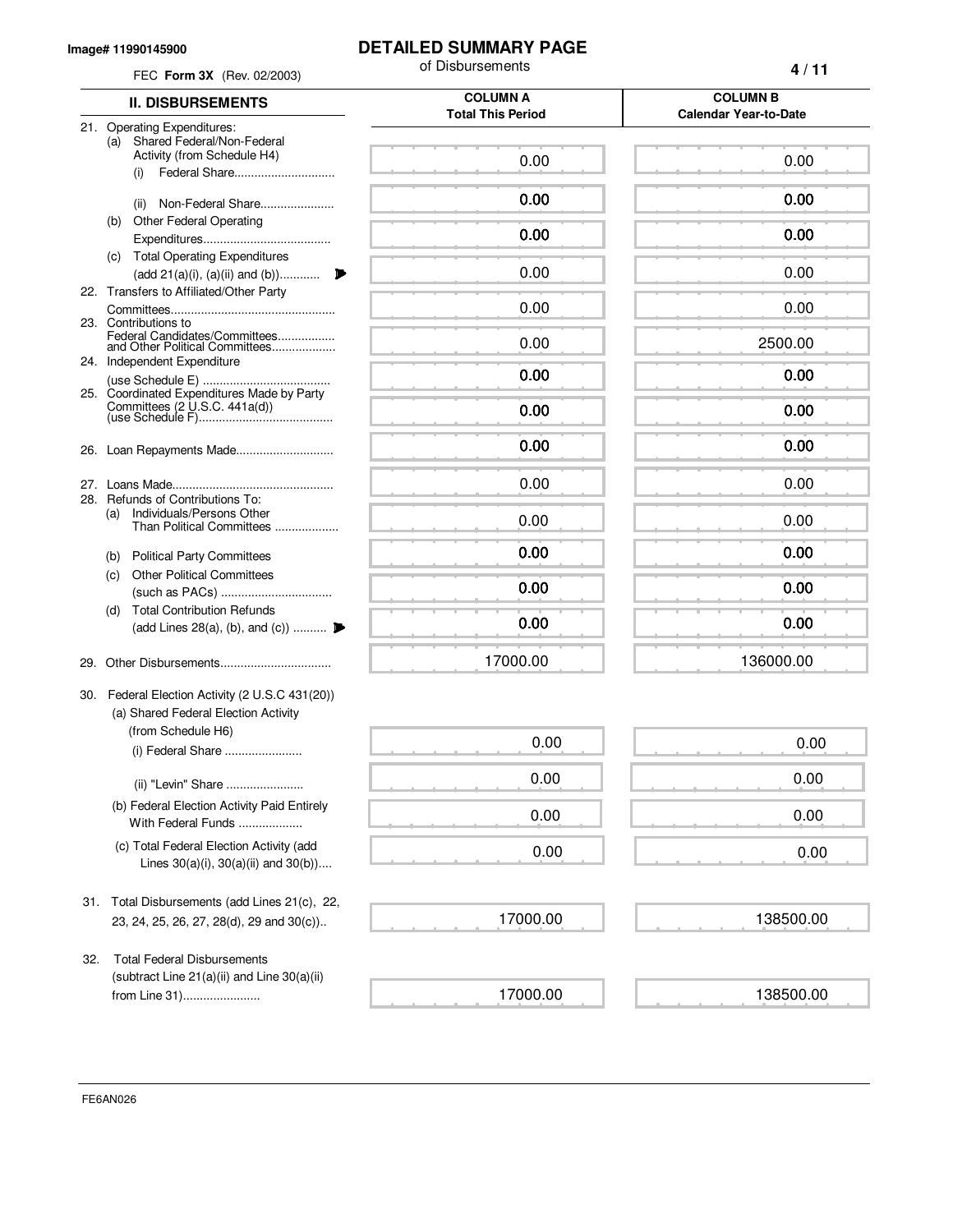### **DETAILED SUMMARY PAGE**

of Disbursements FEC **Form 3X** (Rev. 02/2003)

**5 / 11**

|     | III. Net Contributions/Operating<br><b>Expenditures</b>                                | <b>COLUMN A</b><br><b>Total This Period</b> | <b>COLUMN B</b><br><b>Calendar Year-to-Date</b> |
|-----|----------------------------------------------------------------------------------------|---------------------------------------------|-------------------------------------------------|
| 33. | Total Contributions (other than loans)                                                 | 6605.00                                     | 75991.00                                        |
| 34. | <b>Total Contribution Refunds</b>                                                      | 0.00                                        | 0.00                                            |
| 35. | Net Contributions (other than loans)<br>(subtract Line 34 from Line 33)                | 6605.00                                     | 75991.00                                        |
| 36. | <b>Total Federal Operating Expenditures</b><br>(add Line $21(a)(i)$ and Line $21(b)$ ) | 0.00                                        | 0.00                                            |
| 37. | Offsets to Operating Expenditures                                                      | 0.00                                        | 0.00                                            |
| 38. | Net Operating Expenditures<br>(subtract Line 37 from Line 36)                          | 0.00                                        | 0.00                                            |

FE6AN026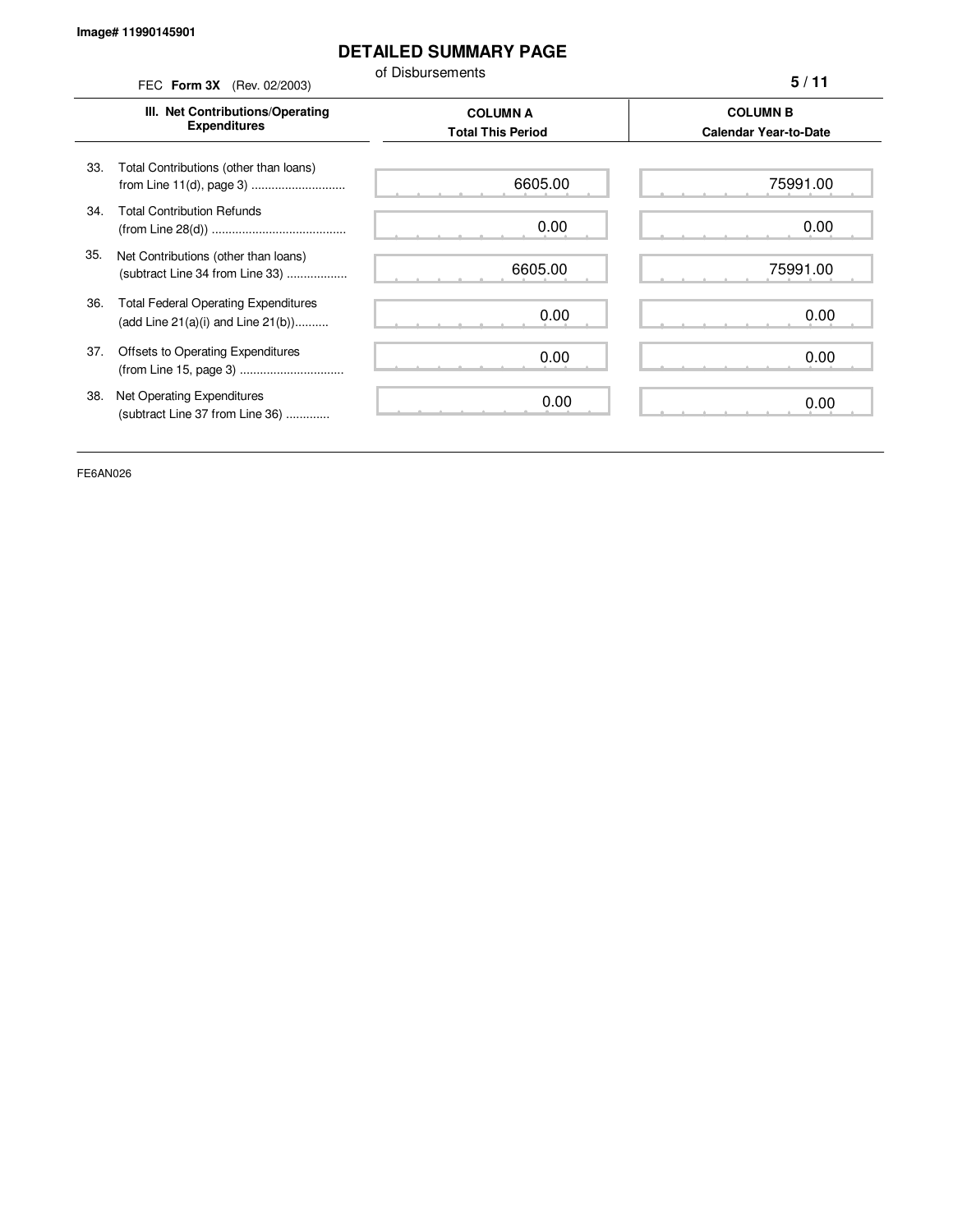|                          | <b>SCHEDULE A (FEC Form 3X)</b>                                                                                                                                           |                      |                                                      | PAGE 6/11<br>FOR LINE NUMBER:                                            |  |  |  |  |  |  |  |
|--------------------------|---------------------------------------------------------------------------------------------------------------------------------------------------------------------------|----------------------|------------------------------------------------------|--------------------------------------------------------------------------|--|--|--|--|--|--|--|
| <b>ITEMIZED RECEIPTS</b> |                                                                                                                                                                           |                      | Use separate schedule(s)<br>for each category of the | (check only one)                                                         |  |  |  |  |  |  |  |
|                          |                                                                                                                                                                           |                      | <b>Detailed Summary Page</b>                         | X<br>11a<br>11 <sub>b</sub><br>12<br>11c                                 |  |  |  |  |  |  |  |
|                          | Any information copied from such Reports and Statements may not be sold or used by any person for the purpose of soliciting contributions                                 |                      |                                                      | 16<br>13<br>14<br>15<br>17                                               |  |  |  |  |  |  |  |
|                          | or for commercial purposes, other than using the name and address of any political committee to solicit contributions from such committee.<br>NAME OF COMMITTEE (In Full) |                      |                                                      |                                                                          |  |  |  |  |  |  |  |
|                          | <b>Iowa Corn Growers Association PAC</b>                                                                                                                                  |                      |                                                      |                                                                          |  |  |  |  |  |  |  |
|                          |                                                                                                                                                                           |                      |                                                      |                                                                          |  |  |  |  |  |  |  |
| А.                       | Full Name (Last, First, Middle Initial)<br>Duane Aistrope                                                                                                                 |                      |                                                      | Date of Receipt                                                          |  |  |  |  |  |  |  |
|                          | Mailing Address<br>3375 120th Street                                                                                                                                      |                      |                                                      | $Y - Y - Y$<br>$M$ $M$ /<br>D<br>$\overline{D}$<br>Y<br>17<br>2010<br>12 |  |  |  |  |  |  |  |
|                          | City                                                                                                                                                                      | State                | Zip Code                                             | Transaction ID: SA11AI.6558                                              |  |  |  |  |  |  |  |
|                          | Randolph                                                                                                                                                                  | IA                   | 51649                                                | Amount of Each Receipt this Period                                       |  |  |  |  |  |  |  |
|                          | FEC ID number of contributing<br>federal political committee.                                                                                                             | C                    |                                                      | 25.00                                                                    |  |  |  |  |  |  |  |
|                          | Name of Employer<br>farming                                                                                                                                               | Occupation           |                                                      | individual contribution                                                  |  |  |  |  |  |  |  |
|                          | Receipt For:                                                                                                                                                              | farming              | Aggregate Year-to-Date ▼                             |                                                                          |  |  |  |  |  |  |  |
|                          | Primary<br>General                                                                                                                                                        |                      | 310.00                                               |                                                                          |  |  |  |  |  |  |  |
|                          | Other (specify) $\blacktriangledown$                                                                                                                                      |                      |                                                      |                                                                          |  |  |  |  |  |  |  |
| В.                       | Full Name (Last, First, Middle Initial)<br><b>Arthur Bine</b>                                                                                                             |                      |                                                      | Date of Receipt                                                          |  |  |  |  |  |  |  |
|                          | Mailing Address 21075 310th Street                                                                                                                                        |                      |                                                      | $Y - Y - Y$<br>$M$ $M$ /<br>D<br>$D$ /<br>12<br>2010<br>14               |  |  |  |  |  |  |  |
|                          | City                                                                                                                                                                      | State                | Zip Code                                             | Transaction ID: SA11AI.6625                                              |  |  |  |  |  |  |  |
|                          | Beaman                                                                                                                                                                    | IA                   | 50609                                                | Amount of Each Receipt this Period                                       |  |  |  |  |  |  |  |
|                          | FEC ID number of contributing<br>federal political committee.                                                                                                             | C                    |                                                      | 250.00                                                                   |  |  |  |  |  |  |  |
|                          | Name of Employer<br>farming                                                                                                                                               | Occupation<br>farmer |                                                      | individual contribution                                                  |  |  |  |  |  |  |  |
|                          | Receipt For:                                                                                                                                                              |                      | Aggregate Year-to-Date ▼                             |                                                                          |  |  |  |  |  |  |  |
|                          | Primary<br>General                                                                                                                                                        |                      | 250.00                                               |                                                                          |  |  |  |  |  |  |  |
|                          | Other (specify) $\blacktriangledown$                                                                                                                                      |                      |                                                      |                                                                          |  |  |  |  |  |  |  |
| С.                       | Full Name (Last, First, Middle Initial)<br>Greg Eibs                                                                                                                      |                      |                                                      | Date of Receipt                                                          |  |  |  |  |  |  |  |
|                          | <b>Mailing Address</b><br>2309 330th Street                                                                                                                               |                      |                                                      | $Y - Y - Y$<br>$M$ $M$<br>$D$ $D$ $I$<br>$Y^+$<br>2010<br>12<br>17       |  |  |  |  |  |  |  |
|                          | City                                                                                                                                                                      | State                | Zip Code                                             | Transaction ID: SA11AI.6557                                              |  |  |  |  |  |  |  |
|                          | Laurel                                                                                                                                                                    | IA                   | 50141                                                | Amount of Each Receipt this Period                                       |  |  |  |  |  |  |  |
|                          | FEC ID number of contributing<br>federal political committee.                                                                                                             | C                    |                                                      | 5.00                                                                     |  |  |  |  |  |  |  |
|                          | Name of Employer<br>self-employed                                                                                                                                         | Occupation<br>farmer |                                                      | individual contribution                                                  |  |  |  |  |  |  |  |
|                          | Receipt For:                                                                                                                                                              |                      | Aggregate Year-to-Date                               |                                                                          |  |  |  |  |  |  |  |
|                          | Primary<br>General<br>Other (specify) $\blacktriangledown$                                                                                                                |                      | 340.00                                               |                                                                          |  |  |  |  |  |  |  |
|                          |                                                                                                                                                                           |                      |                                                      |                                                                          |  |  |  |  |  |  |  |
|                          |                                                                                                                                                                           |                      |                                                      | 280.00                                                                   |  |  |  |  |  |  |  |
|                          |                                                                                                                                                                           |                      |                                                      |                                                                          |  |  |  |  |  |  |  |
|                          |                                                                                                                                                                           |                      |                                                      |                                                                          |  |  |  |  |  |  |  |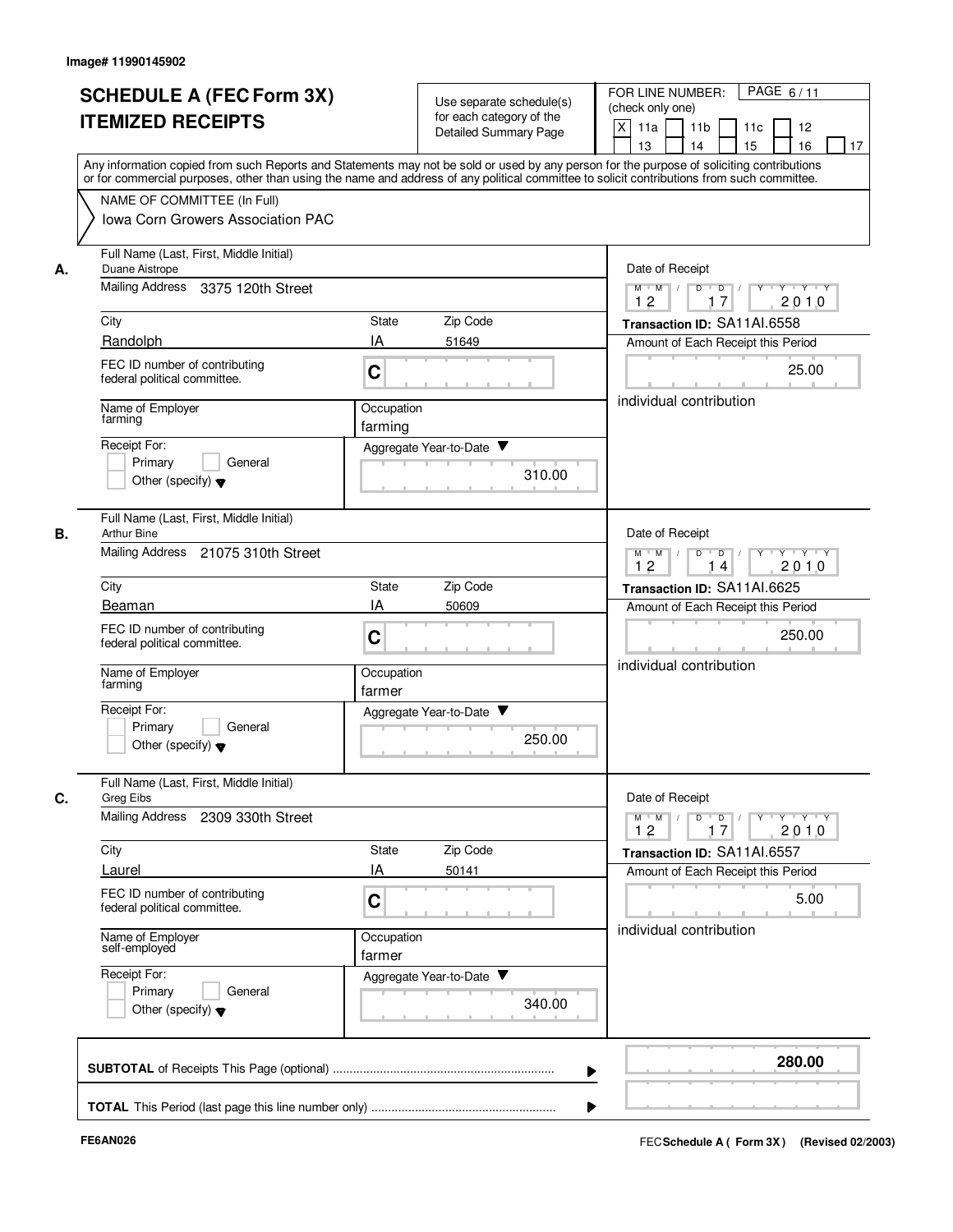|                                 |                                                                                                                                                                                                                                                                                         |                      |                                                      | PAGE 7/11<br>FOR LINE NUMBER:                                     |  |  |  |  |  |  |  |
|---------------------------------|-----------------------------------------------------------------------------------------------------------------------------------------------------------------------------------------------------------------------------------------------------------------------------------------|----------------------|------------------------------------------------------|-------------------------------------------------------------------|--|--|--|--|--|--|--|
| <b>SCHEDULE A (FEC Form 3X)</b> |                                                                                                                                                                                                                                                                                         |                      | Use separate schedule(s)<br>for each category of the | (check only one)                                                  |  |  |  |  |  |  |  |
|                                 | <b>ITEMIZED RECEIPTS</b>                                                                                                                                                                                                                                                                |                      | <b>Detailed Summary Page</b>                         | X<br>11a<br>11 <sub>b</sub><br>12<br>11c                          |  |  |  |  |  |  |  |
|                                 |                                                                                                                                                                                                                                                                                         |                      |                                                      | 16<br>13<br>14<br>15<br>17                                        |  |  |  |  |  |  |  |
|                                 | Any information copied from such Reports and Statements may not be sold or used by any person for the purpose of soliciting contributions<br>or for commercial purposes, other than using the name and address of any political committee to solicit contributions from such committee. |                      |                                                      |                                                                   |  |  |  |  |  |  |  |
|                                 | NAME OF COMMITTEE (In Full)                                                                                                                                                                                                                                                             |                      |                                                      |                                                                   |  |  |  |  |  |  |  |
|                                 | <b>Iowa Corn Growers Association PAC</b>                                                                                                                                                                                                                                                |                      |                                                      |                                                                   |  |  |  |  |  |  |  |
|                                 |                                                                                                                                                                                                                                                                                         |                      |                                                      |                                                                   |  |  |  |  |  |  |  |
| А.                              | Full Name (Last, First, Middle Initial)<br>Donald Elsbernd                                                                                                                                                                                                                              |                      |                                                      | Date of Receipt                                                   |  |  |  |  |  |  |  |
|                                 | Mailing Address<br>809 Pole Line Road                                                                                                                                                                                                                                                   |                      |                                                      | $Y - Y - Y$<br>$M$ $M$ /<br>D<br>$\overline{D}$<br>Y              |  |  |  |  |  |  |  |
|                                 |                                                                                                                                                                                                                                                                                         |                      |                                                      | 17<br>2010<br>12                                                  |  |  |  |  |  |  |  |
|                                 | City<br>Postville                                                                                                                                                                                                                                                                       | State<br>IA          | Zip Code<br>52162                                    | Transaction ID: SA11AI.6556<br>Amount of Each Receipt this Period |  |  |  |  |  |  |  |
|                                 |                                                                                                                                                                                                                                                                                         |                      |                                                      |                                                                   |  |  |  |  |  |  |  |
|                                 | FEC ID number of contributing<br>federal political committee.                                                                                                                                                                                                                           | C                    |                                                      | 25.00                                                             |  |  |  |  |  |  |  |
|                                 |                                                                                                                                                                                                                                                                                         |                      |                                                      | individual contribution                                           |  |  |  |  |  |  |  |
|                                 | Name of Employer<br>self employed                                                                                                                                                                                                                                                       | Occupation<br>farmer |                                                      |                                                                   |  |  |  |  |  |  |  |
|                                 | Receipt For:                                                                                                                                                                                                                                                                            |                      | Aggregate Year-to-Date ▼                             |                                                                   |  |  |  |  |  |  |  |
|                                 | General<br>Primary                                                                                                                                                                                                                                                                      |                      | 2190.00                                              |                                                                   |  |  |  |  |  |  |  |
|                                 | Other (specify) $\blacktriangledown$                                                                                                                                                                                                                                                    |                      |                                                      |                                                                   |  |  |  |  |  |  |  |
|                                 | Full Name (Last, First, Middle Initial)                                                                                                                                                                                                                                                 |                      |                                                      |                                                                   |  |  |  |  |  |  |  |
| В.                              | Daniel Forsyth                                                                                                                                                                                                                                                                          |                      |                                                      | Date of Receipt                                                   |  |  |  |  |  |  |  |
|                                 | Mailing Address<br>630 7th Street SE                                                                                                                                                                                                                                                    |                      |                                                      | $M$ $M$ /<br>D<br>$\overline{D}$ /<br>$Y + Y + Y$                 |  |  |  |  |  |  |  |
|                                 | City                                                                                                                                                                                                                                                                                    | State                | Zip Code                                             | 12<br>29<br>2010                                                  |  |  |  |  |  |  |  |
|                                 | Olwein                                                                                                                                                                                                                                                                                  | IA                   | 50662                                                | Transaction ID: SA11AI.6571<br>Amount of Each Receipt this Period |  |  |  |  |  |  |  |
|                                 | FEC ID number of contributing                                                                                                                                                                                                                                                           |                      |                                                      |                                                                   |  |  |  |  |  |  |  |
|                                 | federal political committee.                                                                                                                                                                                                                                                            | C                    |                                                      | 250.00                                                            |  |  |  |  |  |  |  |
|                                 |                                                                                                                                                                                                                                                                                         | Occupation           |                                                      | individual contribution                                           |  |  |  |  |  |  |  |
|                                 | Name of Employer<br>self-employed                                                                                                                                                                                                                                                       | farmer               |                                                      |                                                                   |  |  |  |  |  |  |  |
|                                 | Receipt For:                                                                                                                                                                                                                                                                            |                      | Aggregate Year-to-Date ▼                             |                                                                   |  |  |  |  |  |  |  |
|                                 | Primary<br>General                                                                                                                                                                                                                                                                      |                      | 250.00                                               |                                                                   |  |  |  |  |  |  |  |
|                                 | Other (specify) $\blacktriangledown$                                                                                                                                                                                                                                                    |                      |                                                      |                                                                   |  |  |  |  |  |  |  |
|                                 | Full Name (Last, First, Middle Initial)                                                                                                                                                                                                                                                 |                      |                                                      |                                                                   |  |  |  |  |  |  |  |
| С.                              | Robert Hemesath                                                                                                                                                                                                                                                                         |                      |                                                      | Date of Receipt                                                   |  |  |  |  |  |  |  |
|                                 | <b>Mailing Address</b><br>1623 220th Avenue                                                                                                                                                                                                                                             |                      |                                                      | $Y - Y - Y$<br>$M$ $M$<br>$D$ $D$ $/$<br>Y<br>2010<br>12<br>17    |  |  |  |  |  |  |  |
|                                 | City                                                                                                                                                                                                                                                                                    | State                | Zip Code                                             | Transaction ID: SA11AI.6559                                       |  |  |  |  |  |  |  |
|                                 | Decorah                                                                                                                                                                                                                                                                                 | IA                   | 52101                                                | Amount of Each Receipt this Period                                |  |  |  |  |  |  |  |
|                                 | FEC ID number of contributing                                                                                                                                                                                                                                                           |                      |                                                      | 50.00                                                             |  |  |  |  |  |  |  |
|                                 | federal political committee.                                                                                                                                                                                                                                                            | C                    |                                                      |                                                                   |  |  |  |  |  |  |  |
|                                 | Name of Employer<br>self-employed                                                                                                                                                                                                                                                       | Occupation           |                                                      | individual contribution                                           |  |  |  |  |  |  |  |
|                                 |                                                                                                                                                                                                                                                                                         | farmer               |                                                      |                                                                   |  |  |  |  |  |  |  |
|                                 | Receipt For:                                                                                                                                                                                                                                                                            |                      | Aggregate Year-to-Date                               |                                                                   |  |  |  |  |  |  |  |
|                                 | Primary<br>General<br>Other (specify) $\blacktriangledown$                                                                                                                                                                                                                              |                      | 530.00                                               |                                                                   |  |  |  |  |  |  |  |
|                                 |                                                                                                                                                                                                                                                                                         |                      |                                                      |                                                                   |  |  |  |  |  |  |  |
|                                 |                                                                                                                                                                                                                                                                                         |                      |                                                      |                                                                   |  |  |  |  |  |  |  |
|                                 |                                                                                                                                                                                                                                                                                         |                      |                                                      | 325.00                                                            |  |  |  |  |  |  |  |
|                                 |                                                                                                                                                                                                                                                                                         |                      |                                                      |                                                                   |  |  |  |  |  |  |  |
|                                 |                                                                                                                                                                                                                                                                                         |                      |                                                      |                                                                   |  |  |  |  |  |  |  |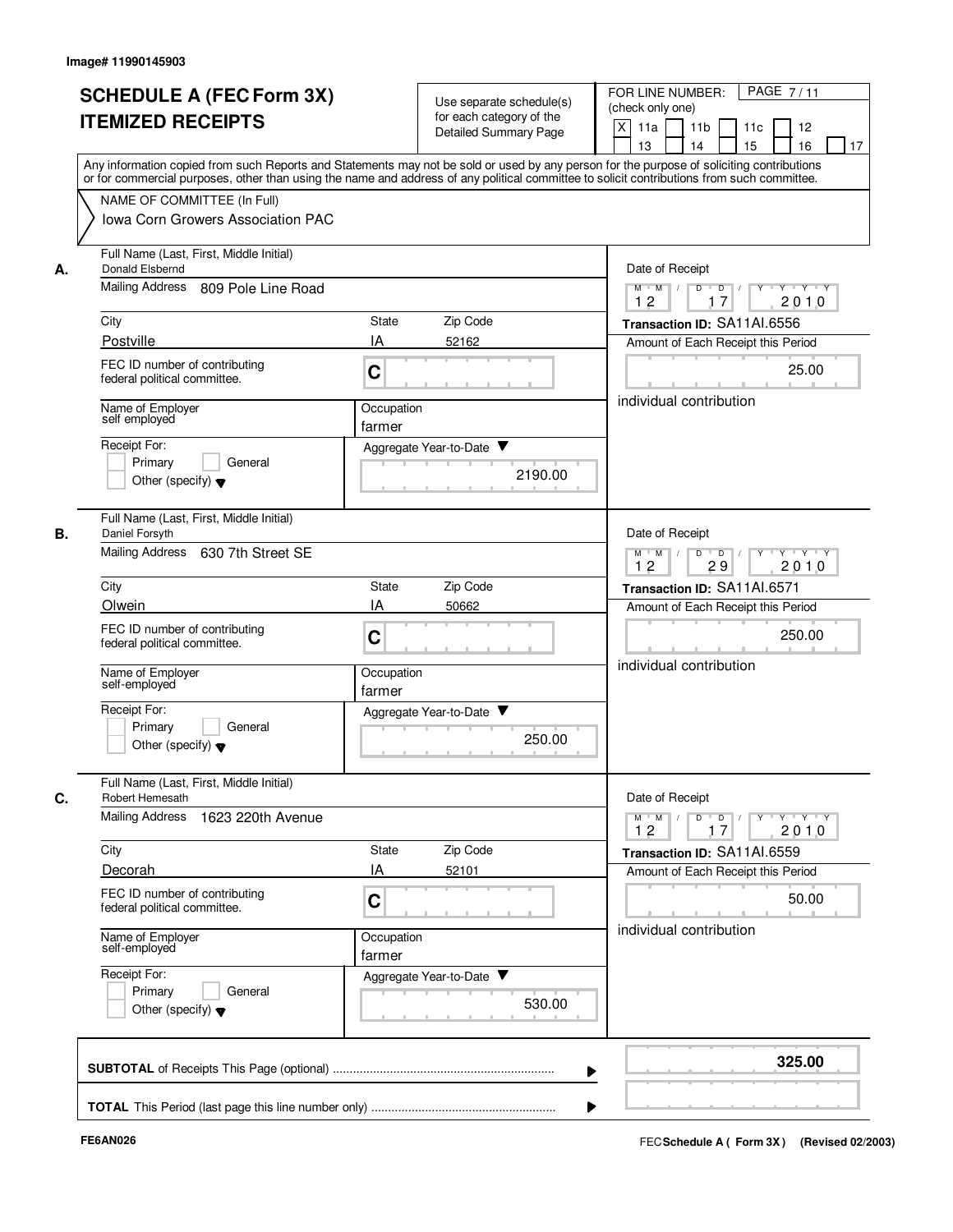|    | <b>SCHEDULE A (FEC Form 3X)</b><br><b>ITEMIZED RECEIPTS</b>                                                                                                                                                                                                                             |                      | Use separate schedule(s)<br>for each category of the<br><b>Detailed Summary Page</b> |         | PAGE 8/11<br>FOR LINE NUMBER:<br>(check only one)<br>X<br>11 <sub>b</sub><br>12<br>11a<br>11c<br>15<br>13<br>17<br>16<br>14 |
|----|-----------------------------------------------------------------------------------------------------------------------------------------------------------------------------------------------------------------------------------------------------------------------------------------|----------------------|--------------------------------------------------------------------------------------|---------|-----------------------------------------------------------------------------------------------------------------------------|
|    | Any information copied from such Reports and Statements may not be sold or used by any person for the purpose of soliciting contributions<br>or for commercial purposes, other than using the name and address of any political committee to solicit contributions from such committee. |                      |                                                                                      |         |                                                                                                                             |
|    | NAME OF COMMITTEE (In Full)                                                                                                                                                                                                                                                             |                      |                                                                                      |         |                                                                                                                             |
|    | Iowa Corn Growers Association PAC                                                                                                                                                                                                                                                       |                      |                                                                                      |         |                                                                                                                             |
| А. | Full Name (Last, First, Middle Initial)<br>Gary C Small                                                                                                                                                                                                                                 |                      |                                                                                      |         | Date of Receipt                                                                                                             |
|    | Mailing Address<br>4943 110th Avenue                                                                                                                                                                                                                                                    |                      |                                                                                      |         | Y Y Y Y Y Y<br>$M$ $M$<br>$D$ $D$ $1$<br>06<br>12<br>2010                                                                   |
|    | City                                                                                                                                                                                                                                                                                    | State                | Zip Code                                                                             |         | Transaction ID: SA11AI.6555                                                                                                 |
|    | Rembrandt                                                                                                                                                                                                                                                                               | IA                   | 50576                                                                                |         | Amount of Each Receipt this Period                                                                                          |
|    | FEC ID number of contributing<br>federal political committee.                                                                                                                                                                                                                           | C                    |                                                                                      |         | 25.00                                                                                                                       |
|    | Name of Employer<br>self-employed                                                                                                                                                                                                                                                       | Occupation<br>farmer |                                                                                      |         | individual contribution                                                                                                     |
|    | Receipt For:<br>Primary<br>General<br>Other (specify) $\blacktriangledown$                                                                                                                                                                                                              |                      | Aggregate Year-to-Date ▼                                                             | 1510.00 |                                                                                                                             |

|  | 25.00  |
|--|--------|
|  | 630.00 |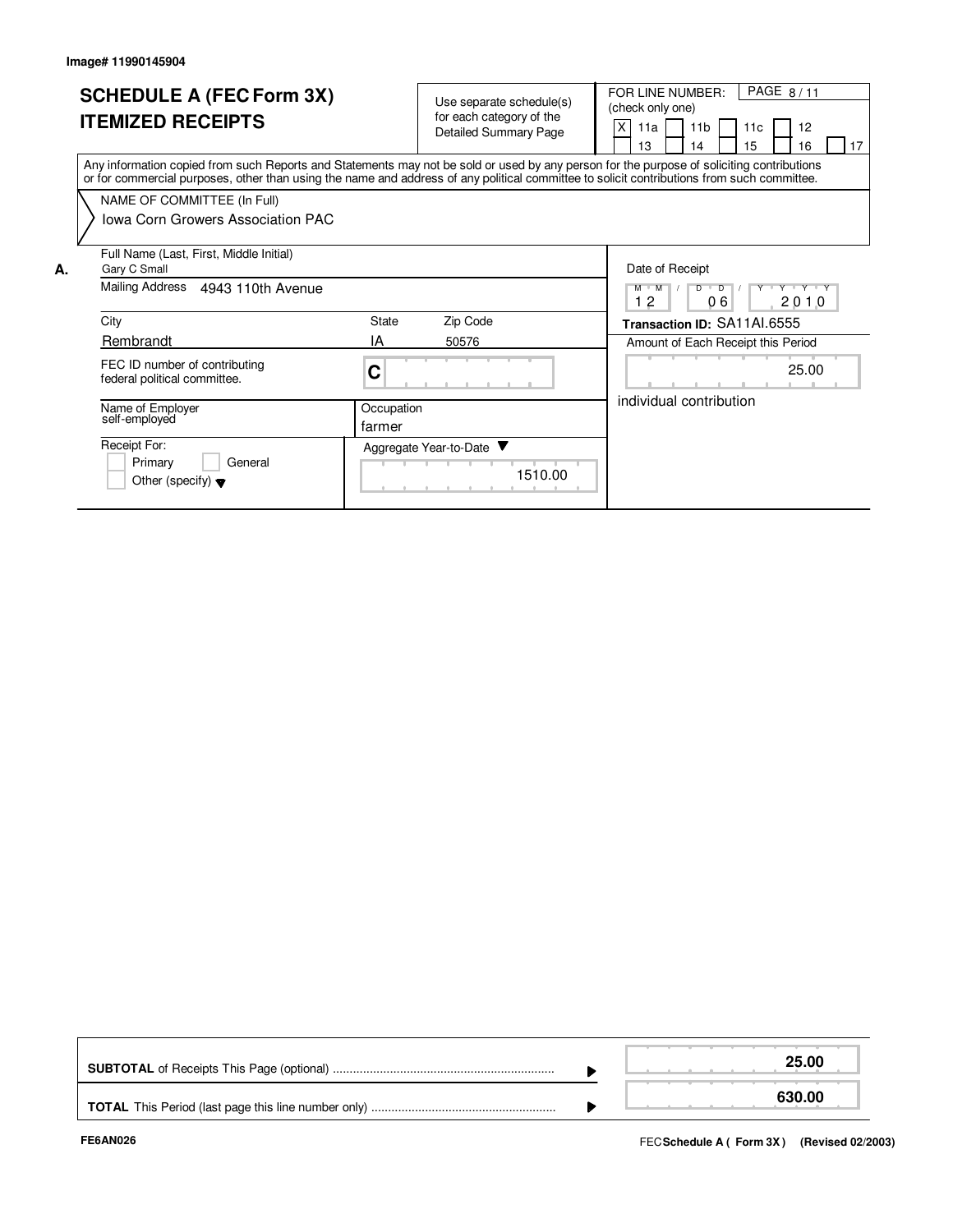| <b>SCHEDULE B (FEC Form 3X)</b><br><b>ITEMIZED DISBURSEMENTS</b> |                                                                        |                                                                                                                                                                                                                                                                                        | Use separate schedule(s) |                                                                          |                                                          |           | (check only one) |                       | FOR LINE NUMBER:<br>PAGE 9/11           |                      |   |                       |                            |                                         |   |          |                       |
|------------------------------------------------------------------|------------------------------------------------------------------------|----------------------------------------------------------------------------------------------------------------------------------------------------------------------------------------------------------------------------------------------------------------------------------------|--------------------------|--------------------------------------------------------------------------|----------------------------------------------------------|-----------|------------------|-----------------------|-----------------------------------------|----------------------|---|-----------------------|----------------------------|-----------------------------------------|---|----------|-----------------------|
|                                                                  |                                                                        |                                                                                                                                                                                                                                                                                        |                          |                                                                          | for each category of the<br><b>Detailed Summary Page</b> |           |                  | 21 <sub>b</sub><br>27 |                                         | 22<br>28a            |   | 23<br>28 <sub>b</sub> |                            | 24<br>28c                               | X | 25<br>29 | 26<br>30 <sub>b</sub> |
|                                                                  |                                                                        | Any Information copied from such Reports and Statements may not be sold or used by any person for the purpose of soliciting contributions<br>or for commercial purposes, other than using the name and address of any political committee to solicit contributions from such committee |                          |                                                                          |                                                          |           |                  |                       |                                         |                      |   |                       |                            |                                         |   |          |                       |
|                                                                  |                                                                        | NAME OF COMMITTEE (In Full)                                                                                                                                                                                                                                                            |                          |                                                                          |                                                          |           |                  |                       |                                         |                      |   |                       |                            |                                         |   |          |                       |
|                                                                  |                                                                        | Iowa Corn Growers Association PAC                                                                                                                                                                                                                                                      |                          |                                                                          |                                                          |           |                  |                       |                                         |                      |   |                       |                            |                                         |   |          |                       |
|                                                                  | <b>Citizens for Gronstal</b>                                           | Full Name (Last, First, Middle Initial)                                                                                                                                                                                                                                                |                          |                                                                          |                                                          |           |                  |                       |                                         | Date of Disbursement |   |                       |                            | Transaction ID: SB29.6710               |   |          |                       |
|                                                                  | <b>Mailing Address</b>                                                 | 220 Bennett Avenue                                                                                                                                                                                                                                                                     |                          |                                                                          |                                                          |           |                  |                       |                                         | M<br>12              | M | D                     | $\overline{1\phantom{1}5}$ |                                         |   | $2010^y$ |                       |
| City                                                             | <b>Council Bluffs</b>                                                  |                                                                                                                                                                                                                                                                                        |                          | State<br>IA                                                              | Zip Code<br>51503                                        |           |                  |                       |                                         |                      |   |                       |                            | Amount of Each Disbursement this Period |   |          |                       |
|                                                                  | Purpose of Disbursement<br>political contribution                      |                                                                                                                                                                                                                                                                                        |                          |                                                                          |                                                          |           | 011              |                       |                                         |                      |   |                       |                            |                                         |   | 1000.00  |                       |
|                                                                  | Candidate Name<br><b>Citizens for Gronstal</b>                         |                                                                                                                                                                                                                                                                                        |                          |                                                                          |                                                          |           | Type             | Category/             |                                         |                      |   |                       |                            |                                         |   |          |                       |
| Office Sought:                                                   |                                                                        | House<br>Senate<br>$\mathsf{x}$<br>President                                                                                                                                                                                                                                           |                          | Disbursement For:<br>$X$ Primary<br>Other (specify) $\blacktriangledown$ | 2012<br>General                                          |           |                  |                       |                                         |                      |   |                       |                            |                                         |   |          |                       |
| State: IA                                                        |                                                                        | District:                                                                                                                                                                                                                                                                              |                          |                                                                          |                                                          |           |                  |                       |                                         |                      |   |                       |                            |                                         |   |          |                       |
|                                                                  | Full Name (Last, First, Middle Initial)<br>Committee to Elect Joe Seng |                                                                                                                                                                                                                                                                                        |                          |                                                                          |                                                          |           |                  |                       |                                         | Date of Disbursement |   |                       |                            | Transaction ID: SB29.6708               |   |          |                       |
|                                                                  | <b>Mailing Address</b><br>4804 Nortwest Boulevard                      |                                                                                                                                                                                                                                                                                        |                          |                                                                          |                                                          |           |                  |                       |                                         | м<br>$1^{\degree}2$  | M | D                     | $\overline{15}$            |                                         |   | 2010     |                       |
| City<br>Davenport                                                |                                                                        |                                                                                                                                                                                                                                                                                        | <b>State</b><br>IA       | Zip Code<br>52806                                                        |                                                          |           |                  |                       | Amount of Each Disbursement this Period |                      |   |                       |                            |                                         |   |          |                       |
|                                                                  | Purpose of Disbursement<br>political contribution                      |                                                                                                                                                                                                                                                                                        |                          |                                                                          |                                                          |           | 011              |                       |                                         |                      |   |                       |                            |                                         |   | 500.00   |                       |
|                                                                  | <b>Candidate Name</b><br>Committee to Elect Joe Seng                   |                                                                                                                                                                                                                                                                                        |                          |                                                                          |                                                          |           | Type             | Category/             |                                         |                      |   |                       |                            |                                         |   |          |                       |
| Office Sought:                                                   |                                                                        | House<br>$x$ Senate<br>President                                                                                                                                                                                                                                                       |                          | Disbursement For:<br>$X$ Primary<br>Other (specify) $\blacktriangledown$ | 2012<br>General                                          |           |                  |                       |                                         |                      |   |                       |                            |                                         |   |          |                       |
| State: IA                                                        |                                                                        | District:                                                                                                                                                                                                                                                                              |                          |                                                                          |                                                          |           |                  |                       |                                         |                      |   |                       |                            |                                         |   |          |                       |
|                                                                  |                                                                        | Full Name (Last, First, Middle Initial)<br>Governor Branstad 2010                                                                                                                                                                                                                      |                          |                                                                          |                                                          |           |                  |                       |                                         | Date of Disbursement |   |                       |                            | Transaction ID: SB29.6553               |   |          |                       |
|                                                                  | <b>Mailing Address</b><br>1324 274th Lane                              |                                                                                                                                                                                                                                                                                        |                          |                                                                          |                                                          |           |                  |                       |                                         | М<br>11              | M | D                     | $2\overset{D}{9}$          |                                         |   | 2010     |                       |
| City<br>Boone                                                    |                                                                        |                                                                                                                                                                                                                                                                                        |                          | State<br>IA                                                              | Zip Code<br>50036                                        |           |                  |                       |                                         |                      |   |                       |                            | Amount of Each Disbursement this Period |   |          |                       |
|                                                                  | Purpose of Disbursement<br>political contribution                      |                                                                                                                                                                                                                                                                                        |                          |                                                                          |                                                          |           | 011              |                       |                                         |                      |   |                       |                            |                                         |   | 10000.00 |                       |
|                                                                  | <b>Candidate Name</b><br>Governor Branstad 2010                        |                                                                                                                                                                                                                                                                                        |                          |                                                                          | Type                                                     | Category/ |                  |                       |                                         |                      |   |                       |                            |                                         |   |          |                       |
| Office Sought:                                                   |                                                                        | House<br>Senate<br>President                                                                                                                                                                                                                                                           |                          | Disbursement For:<br>$X$ Primary<br>Other (specify) $\blacktriangledown$ | 2014<br>General                                          |           |                  |                       |                                         |                      |   |                       |                            |                                         |   |          |                       |
| State: IA                                                        |                                                                        | District:                                                                                                                                                                                                                                                                              |                          |                                                                          |                                                          |           |                  |                       |                                         |                      |   |                       |                            |                                         |   |          |                       |
|                                                                  |                                                                        |                                                                                                                                                                                                                                                                                        |                          |                                                                          |                                                          |           |                  | ▶                     |                                         |                      |   |                       |                            |                                         |   | 11500.00 |                       |
|                                                                  |                                                                        |                                                                                                                                                                                                                                                                                        |                          |                                                                          |                                                          |           |                  | Þ                     |                                         |                      |   |                       |                            |                                         |   |          |                       |
| <b>FAANA00</b>                                                   |                                                                        |                                                                                                                                                                                                                                                                                        |                          |                                                                          |                                                          |           |                  |                       |                                         |                      |   |                       |                            |                                         |   |          |                       |

FEC **Schedule B ( ) Form 3X FE6AN026 (Revised 02/2003)**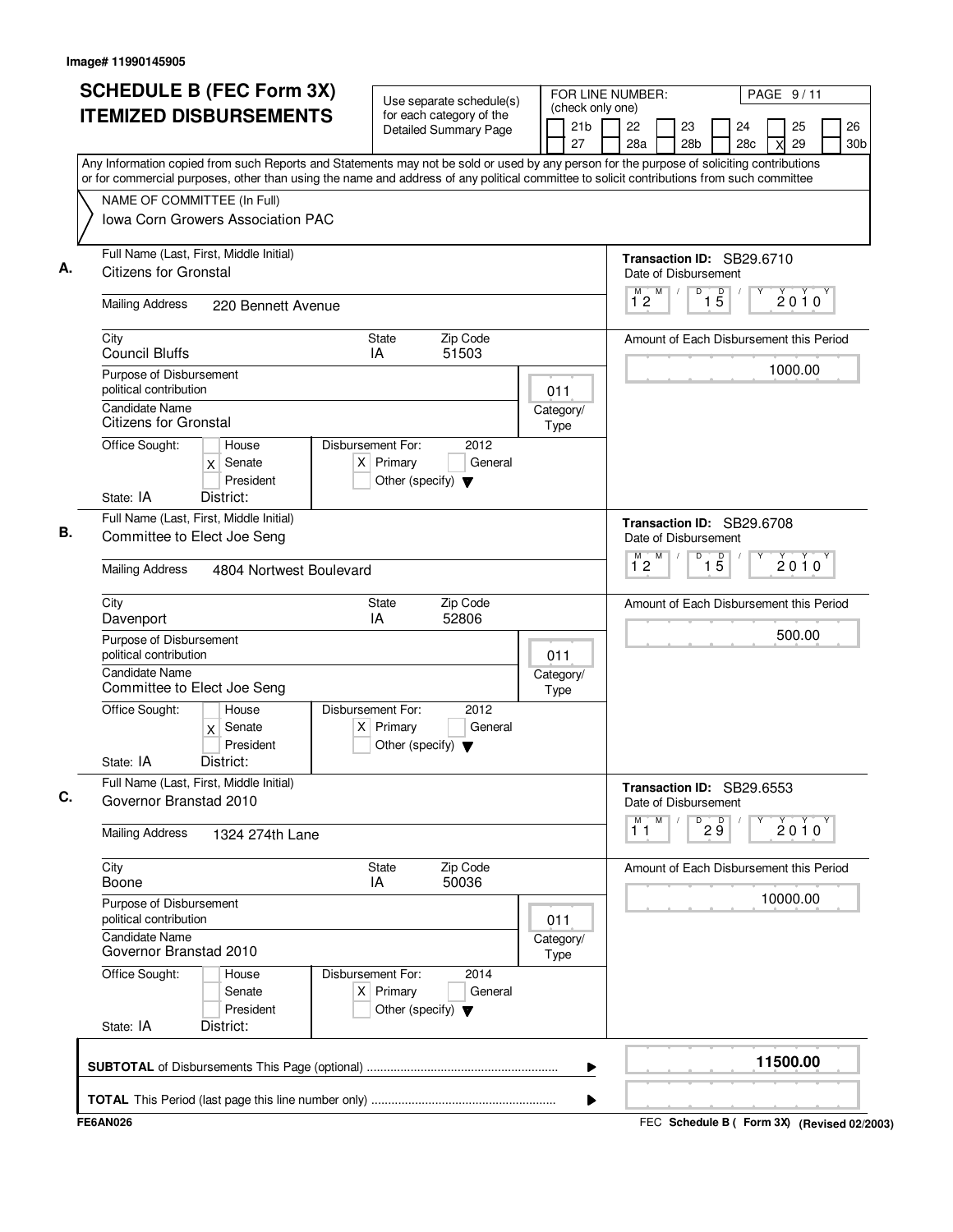| <b>SCHEDULE B (FEC Form 3X)</b>                                                                                                                                                                                                                                                        | Use separate schedule(s)                                                                    |                                         | FOR LINE NUMBER:<br>PAGE 10/11                                                       |  |  |  |  |  |  |  |  |
|----------------------------------------------------------------------------------------------------------------------------------------------------------------------------------------------------------------------------------------------------------------------------------------|---------------------------------------------------------------------------------------------|-----------------------------------------|--------------------------------------------------------------------------------------|--|--|--|--|--|--|--|--|
| <b>ITEMIZED DISBURSEMENTS</b>                                                                                                                                                                                                                                                          | for each category of the<br><b>Detailed Summary Page</b>                                    | (check only one)<br>21b<br>27           | 26<br>22<br>23<br>25<br>24<br>28a<br>28 <sub>b</sub><br>28c<br>29<br>30 <sub>b</sub> |  |  |  |  |  |  |  |  |
| Any Information copied from such Reports and Statements may not be sold or used by any person for the purpose of soliciting contributions<br>or for commercial purposes, other than using the name and address of any political committee to solicit contributions from such committee |                                                                                             |                                         |                                                                                      |  |  |  |  |  |  |  |  |
| NAME OF COMMITTEE (In Full)<br>Iowa Corn Growers Association PAC                                                                                                                                                                                                                       |                                                                                             |                                         |                                                                                      |  |  |  |  |  |  |  |  |
| Full Name (Last, First, Middle Initial)<br>Kibbie for Senate                                                                                                                                                                                                                           |                                                                                             |                                         | Transaction ID: SB29.6550<br>Date of Disbursement                                    |  |  |  |  |  |  |  |  |
| <b>Mailing Address</b><br>1112 Oakwood                                                                                                                                                                                                                                                 |                                                                                             |                                         | M<br>$\sqrt{\frac{D}{2}}\check{g}$<br>M<br>$2010^y$<br>11                            |  |  |  |  |  |  |  |  |
| City<br>Emmetsburg                                                                                                                                                                                                                                                                     | Zip Code<br>State<br>50536<br>IA                                                            |                                         | Amount of Each Disbursement this Period                                              |  |  |  |  |  |  |  |  |
| Purpose of Disbursement<br>political contribution                                                                                                                                                                                                                                      |                                                                                             | 011                                     | 1000.00                                                                              |  |  |  |  |  |  |  |  |
| <b>Candidate Name</b><br>Kibbie for Senate                                                                                                                                                                                                                                             | Disbursement For:<br>2012                                                                   | Category/<br>Type                       |                                                                                      |  |  |  |  |  |  |  |  |
| Office Sought:<br>House<br>Senate<br>President<br>State: IA<br>District:                                                                                                                                                                                                               | $X$ Primary<br>General<br>Other (specify) $\blacktriangledown$                              |                                         |                                                                                      |  |  |  |  |  |  |  |  |
| Full Name (Last, First, Middle Initial)<br>McCarthy for State Representative                                                                                                                                                                                                           |                                                                                             |                                         | Transaction ID: SB29.6552<br>Date of Disbursement                                    |  |  |  |  |  |  |  |  |
| <b>Mailing Address</b><br>5220 SE 31st Court                                                                                                                                                                                                                                           |                                                                                             | M<br>M<br>D<br>D<br>2010<br>зὄ<br>11    |                                                                                      |  |  |  |  |  |  |  |  |
| City<br>Des Moines                                                                                                                                                                                                                                                                     |                                                                                             | Amount of Each Disbursement this Period |                                                                                      |  |  |  |  |  |  |  |  |
| Purpose of Disbursement<br>political contribution                                                                                                                                                                                                                                      | 011                                                                                         | 1000.00                                 |                                                                                      |  |  |  |  |  |  |  |  |
| <b>Candidate Name</b><br>McCarthy for State Representative                                                                                                                                                                                                                             | Category/<br>Type                                                                           |                                         |                                                                                      |  |  |  |  |  |  |  |  |
| Office Sought:<br>House<br>Senate<br>President<br>State: IA<br>District:                                                                                                                                                                                                               | Disbursement For:<br>2012<br>$X$ Primary<br>General<br>Other (specify) $\blacktriangledown$ |                                         |                                                                                      |  |  |  |  |  |  |  |  |
| Full Name (Last, First, Middle Initial)<br>McKinley for State Senate                                                                                                                                                                                                                   |                                                                                             |                                         | Transaction ID: SB29.6549<br>Date of Disbursement                                    |  |  |  |  |  |  |  |  |
| <b>Mailing Address</b><br>21884 483rd Lane                                                                                                                                                                                                                                             |                                                                                             | M<br>М<br>D<br>29<br>2010<br>11         |                                                                                      |  |  |  |  |  |  |  |  |
| City<br>Chariton                                                                                                                                                                                                                                                                       | State<br>Zip Code<br>50049<br>IA                                                            |                                         | Amount of Each Disbursement this Period                                              |  |  |  |  |  |  |  |  |
| Purpose of Disbursement<br>political contribution                                                                                                                                                                                                                                      | 011                                                                                         | 1000.00                                 |                                                                                      |  |  |  |  |  |  |  |  |
| <b>Candidate Name</b><br>McKinley for State Senate                                                                                                                                                                                                                                     | Category/<br>Type                                                                           |                                         |                                                                                      |  |  |  |  |  |  |  |  |
| Office Sought:<br>House<br>Senate<br>President<br>State: IA<br>District:                                                                                                                                                                                                               | Disbursement For:<br>2012<br>$X$ Primary<br>General<br>Other (specify) $\blacktriangledown$ |                                         |                                                                                      |  |  |  |  |  |  |  |  |
|                                                                                                                                                                                                                                                                                        |                                                                                             | ▶                                       | 3000.00                                                                              |  |  |  |  |  |  |  |  |
|                                                                                                                                                                                                                                                                                        |                                                                                             | ▶                                       |                                                                                      |  |  |  |  |  |  |  |  |